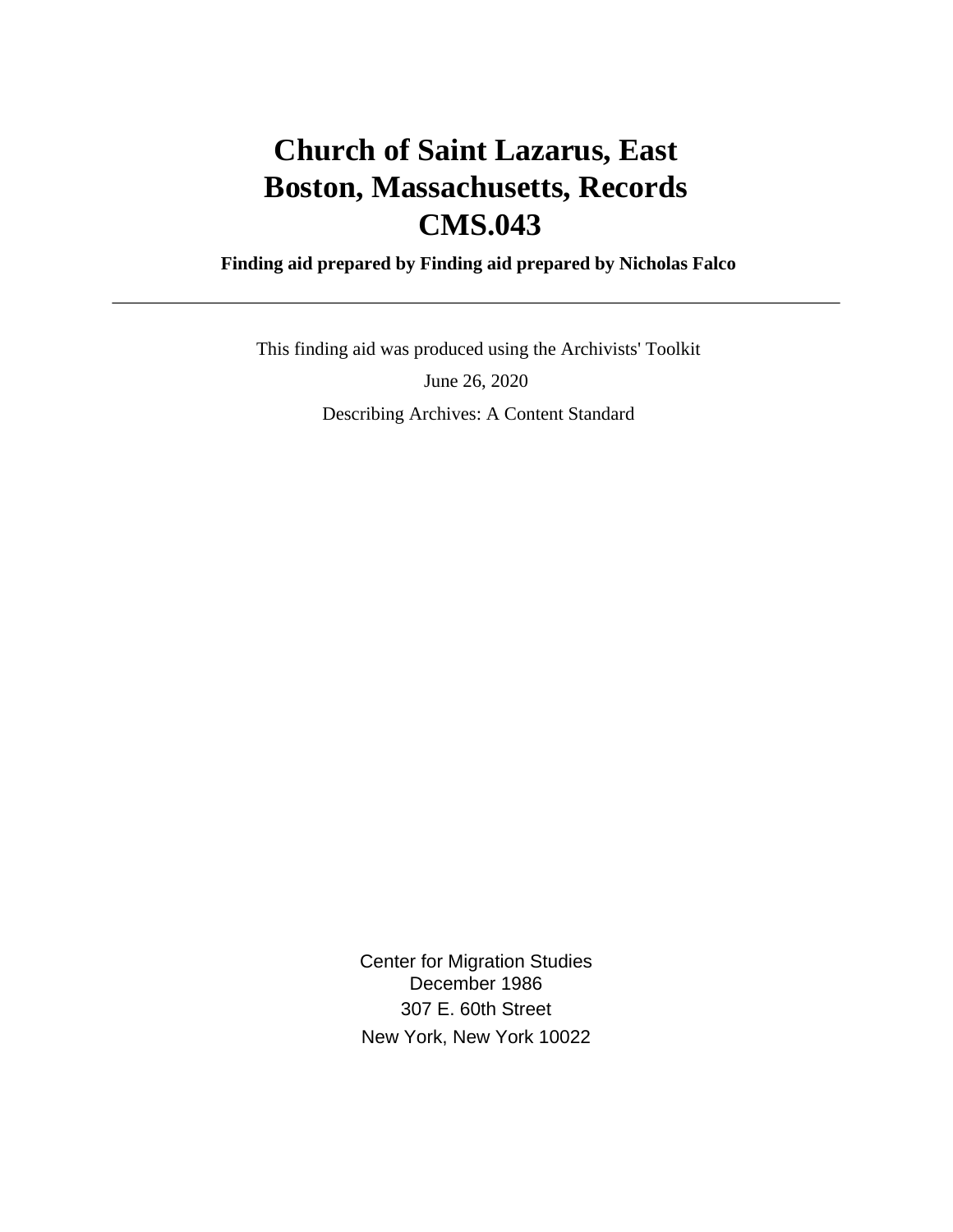# **Table of Contents**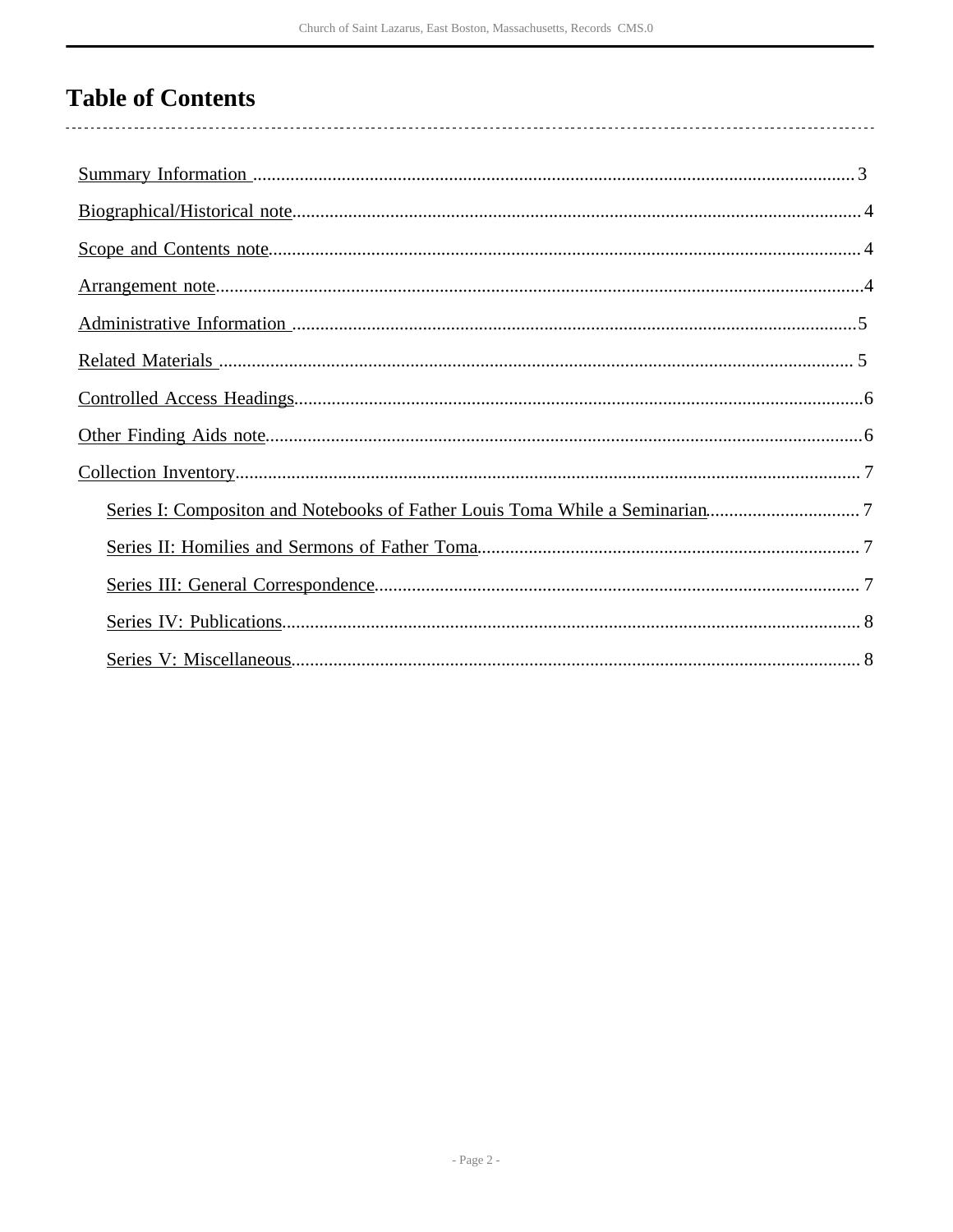## <span id="page-2-0"></span>**Summary Information**

 $\overline{a}$ 

| <b>Repository</b>                                                               | <b>Center for Migration Studies</b>                                                                                                                                                                                                                                                                                                                                                                                                                                                                            |  |  |
|---------------------------------------------------------------------------------|----------------------------------------------------------------------------------------------------------------------------------------------------------------------------------------------------------------------------------------------------------------------------------------------------------------------------------------------------------------------------------------------------------------------------------------------------------------------------------------------------------------|--|--|
| <b>Title</b>                                                                    | Church of Saint Lazarus, East Boston (Boston, Mass.) Records                                                                                                                                                                                                                                                                                                                                                                                                                                                   |  |  |
| Date [inclusive]                                                                | 1906-1979                                                                                                                                                                                                                                                                                                                                                                                                                                                                                                      |  |  |
| <b>Extent</b>                                                                   | 1.0 Linear feet                                                                                                                                                                                                                                                                                                                                                                                                                                                                                                |  |  |
| <b>Location note</b>                                                            | CMS.043 is housed at the Provincial House of the Saint Charles Province<br>of the Society of Saint Charles-Scalabrinians, 27 Carmine Street, New<br>York, New York 10014.                                                                                                                                                                                                                                                                                                                                      |  |  |
| Language                                                                        | English                                                                                                                                                                                                                                                                                                                                                                                                                                                                                                        |  |  |
| Language of Materials note The materials in CMS.043 are in Italian and English. |                                                                                                                                                                                                                                                                                                                                                                                                                                                                                                                |  |  |
| <b>Abstract</b>                                                                 | CMS.043 documents activities at Saint Lazarus, an Italian-American<br>Roman Catholic parish in the Orient Heights neighborhood of Boston,<br>Massachusetts, between the 1910s and early 1960s. It also documents<br>some aspects of the life of the pastor during that time period, Ludovico<br>(Luigi or Louis) Toma. The collection include correspondence, Father<br>Toma's seminary notebooks, random samples of his sermons from the<br>1910s to 1944, and ephemeral publications, and a few photographs. |  |  |

### **Preferred Citation note**

Center for Migration Studies of New York; Saint Lazarus Church records (CMS.043); Box; Folder.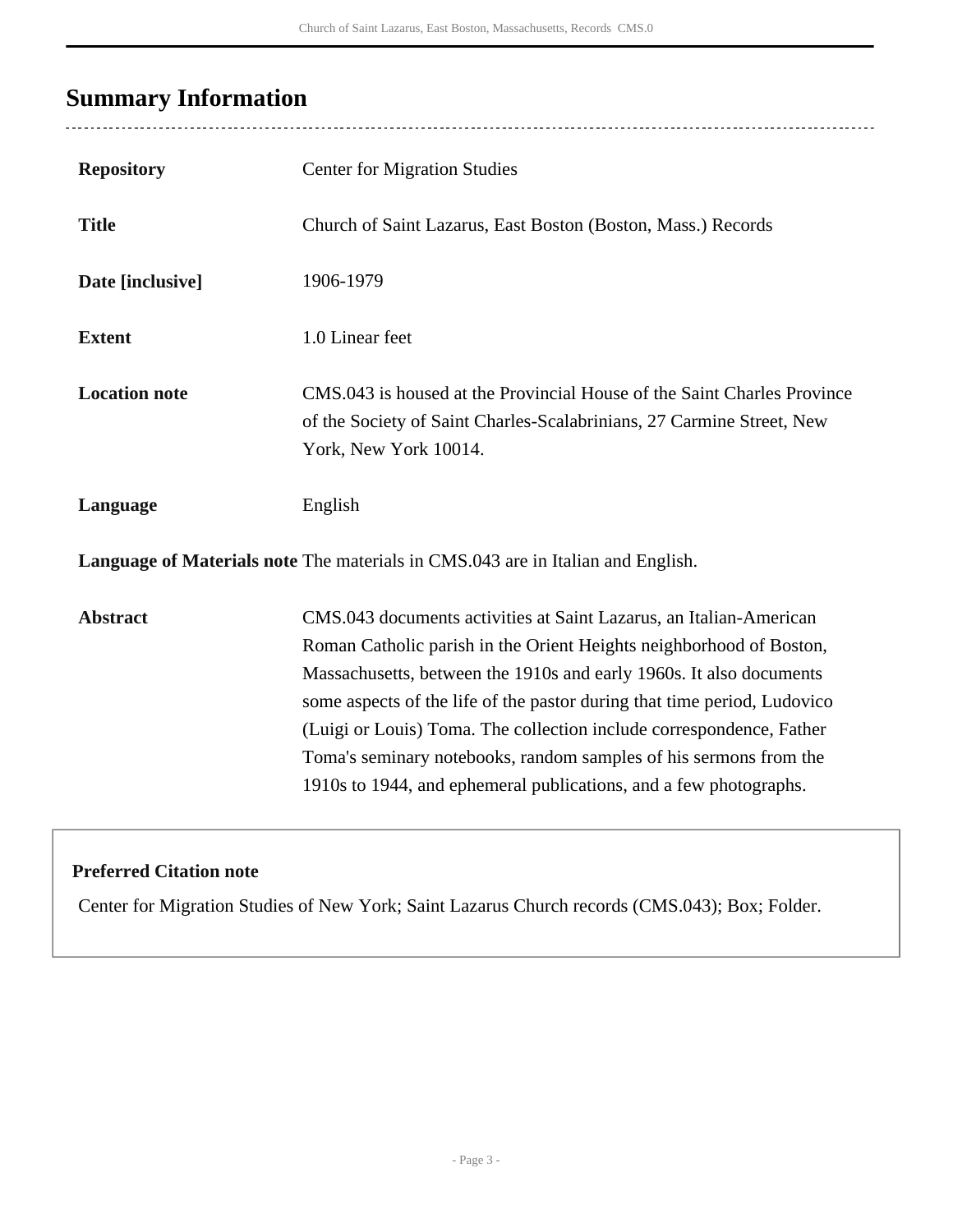## <span id="page-3-0"></span>**Biographical/Historical note**

In 1892, clergy from a religious congregatoin now kown as the Society of Saint Charles-Scalabrinians began providing pastoral care to an Italian community forming in the Orient Heights neighborhood of East Boston, Massachusetts. The neighborhood got its own parish in 1904, Saint Lazarus, named for an early bishop of Milan, Italy. The first pastor, Francesco Morassi, died in 1911, at which point Ludovico (Luigi or Louis) Toma arrived, and stayed until his death in 1961. During Father Toma's tenure, Saint Lazarus erected a new church in 1923, a parochial school in 1927, a convent in 1938, a new rectory in 1951, a shrine to Our Lady of Fatima in 1954, and a youth center in 1959. After Father Toma's death in 1961 the Scalabrini Fathers continued to serve the church until 1984. In 1985 the Archdiocese of Boston merged Saint Lazarus with nearby Saint Joseph. In August 2005, fifteen women came forward to accuse Father Toma of sexually abusing them when they were underage girls. In October 2006 the parish removed a bust of Father Toma that had been installed after his death and began the process of removing his name from buildings and streets.

### <span id="page-3-1"></span>**Scope and Contents note**

The records of Saint Lazarus parish are entwined with some aspects of the biography of Father Ludovico (Luigi or Louis) Toma. One of the two boxes of the collection holds the notebooks Father Toma kept in the seminary and the sermons he preached during his early pastorate. These are of some value for linguists and also for those studying what clergy absorbed of their training in the late nineteenth and early twentieth centuries, and what messages they sought to convey to their parishioners. The correspondence provides alternatives to Father Toma's voice. When Father Tomas was away, other clergy stayed at the parish. One of them, Father Pio Parolin, was a personal friend of t he provincial superior, Antonio Demo, and left correspondence documenting both their friendship and day-to-day activities around the parish. Publications summarizing parish history put these primary sources in local perspective.

### <span id="page-3-2"></span>**Arrangement note**

This collection is arranged in five series:

Series I: Composition and Notebooks of Louis Toma Series II: Homilies and Sermons of Louis Toma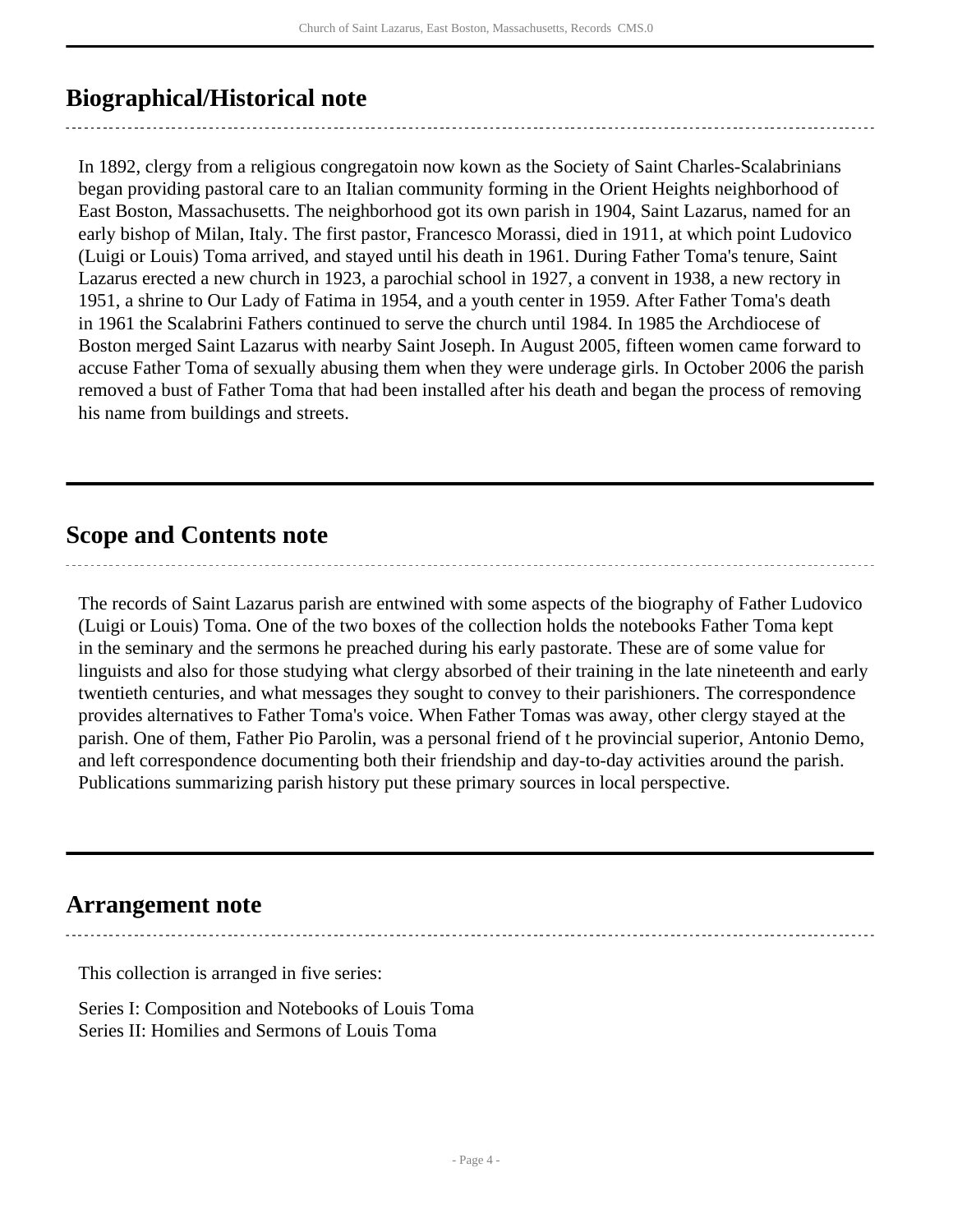Series III: Correspondence Series IV: Publications Series V: Other Documents

### <span id="page-4-0"></span>**Administrative Information**

#### **Publication Information**

Center for Migration Studies December 1986

#### **Conditions Governing Access note**

Open to researchers by appointment.

#### **Conditions Governing Use note**

Copyright is owned by the Center for Migration Studies. Permission to publish materials must be requested before use.

#### **Immediate Source of Acquisition note**

The contents of CMS.043 arrived at the Center for Migration Studies archives in the mid 1970s after the Rev. Silvano M. Tomasi, c.s., provincial superior and a founder of CMS, issued a call to the parishes in the province to contribute historic documents to the archives.

#### **Processing Information note**

In June 2020 Mary Elizabeth Brown inputted archivist Nicholas Falco's original typscript finding aid into Archivists' Toolkit according to the rules found in Describing Archives: A Content Standard.

## <span id="page-4-1"></span>**Related Materials**

#### **Related Archival Materials note**

CMS.078, 078A, 078B, and 078C contain material on Saint Lazarus parish collected by the provincial office. CMS.078 and 078A organize their material alphabetically by the name, so material from individual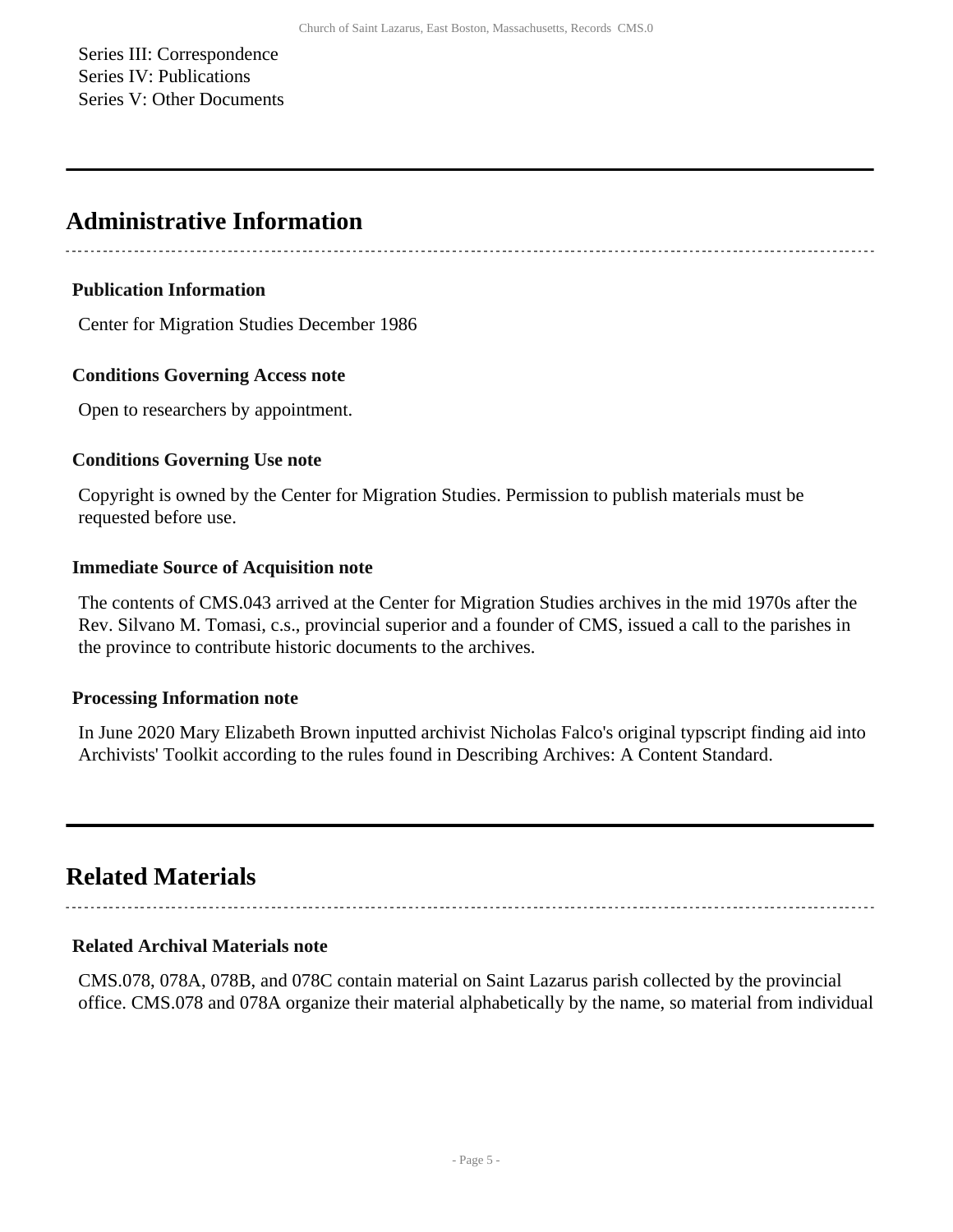correspondents can be found there. CMS.078B is arranged chronologically. CMS.078C is arranged by the subjects concerning the provincial superior, with folders for each parish, including Saint Lazarus.

## <span id="page-5-0"></span>**Controlled Access Headings**

### **Corporate Name(s)**

• Church of Saint Lazarus (East Boston, Mass.)..

#### **Personal Name(s)**

• Parolin, Pio, c.s., (Rev.), 1879-1970

#### **Subject(s)**

- Church records and registers z Boston z Massachusetts
- Church work with immigrants |z Catholic Church.
- Italian American |z Massachusetts |z Boston |x Biography
- Italian Americans |x Religion.

### <span id="page-5-1"></span>**Other Finding Aids note**

CMS has two copies of the typescript finding aid for CMS.043 prepared by archivist Nicholas Falco in December 1986.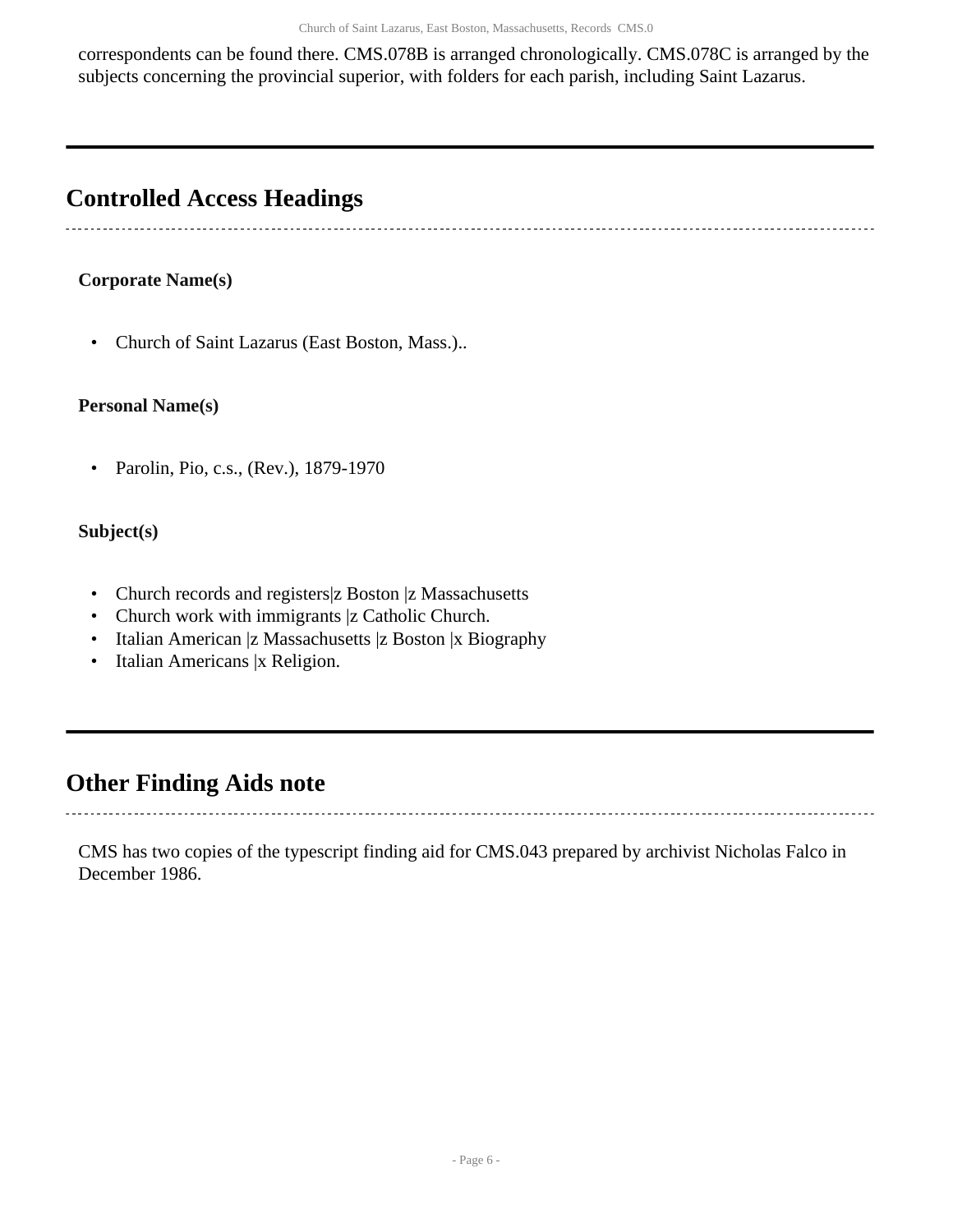**Series I: Compositon and Notebooks of Father Louis Toma While a Seminarian**

## <span id="page-6-0"></span>**Collection Inventory**

<span id="page-6-3"></span><span id="page-6-2"></span><span id="page-6-1"></span>

| <b>Series I: Compositon and Notebooks of Father Louis Toma While a</b><br>Seminarian 1906-1908                                                                                                                                                                                                                                                                                                                                                                            | <b>Box</b>                   |
|---------------------------------------------------------------------------------------------------------------------------------------------------------------------------------------------------------------------------------------------------------------------------------------------------------------------------------------------------------------------------------------------------------------------------------------------------------------------------|------------------------------|
| <b>Scope and Contents note</b>                                                                                                                                                                                                                                                                                                                                                                                                                                            |                              |
| This series contains six volumes. Four are approximately 6x8". Two of these are dated<br>"1906." Three have ornate covers. All were used to copy lessons or extracts from religious<br>works. Two are about sixty pages long, the other two are only half used. In addition there<br>is a letterbook and a fifth 6x8" notbook dated 1908 that appears to have been used by<br>someone learning to write English-language correspondence.                                  |                              |
| <b>Series II: Homilies and Sermons of Father Toma 1908-1944</b>                                                                                                                                                                                                                                                                                                                                                                                                           | <b>Box</b>                   |
| <b>Scope and Contents note</b><br>Series II consists of about fifty separate items. Only a few of them are dated. Three are in<br>the form of $6 \frac{1}{2} \times 8 \frac{1}{4}$ " notebooks; the rest are on paper of various sizes. A few are in<br>pencil but most are in ink. A few are in English; most are in Italian. They cover various<br>religious topics.                                                                                                    |                              |
| <b>Series III: General Correspondence 1904-1923</b>                                                                                                                                                                                                                                                                                                                                                                                                                       | <b>Box</b><br>$\overline{2}$ |
| <b>Scope and Contents note</b><br>The "General Correspondence" series consists of about 40 items. Some are bills, newspaper                                                                                                                                                                                                                                                                                                                                               |                              |
| clippings, or financial reports, but most are letters. Most date from 1911 to 1914. The were<br>written by different clergy in the Society of Saint Charles Scalabrinians: Francesco Morassi<br>(1861-1911), first pastor of Saint Lazarus; long-time Saint Lazarus pastor Father Ludovico<br>(Luigi, Louis) Toma (1882-1961); Father Luigi Forlani (1874-1915); Father Vittorio<br>Gregori (1881-1930), who as pastor of Sacred Heart parish in Boston was a neighbor of |                              |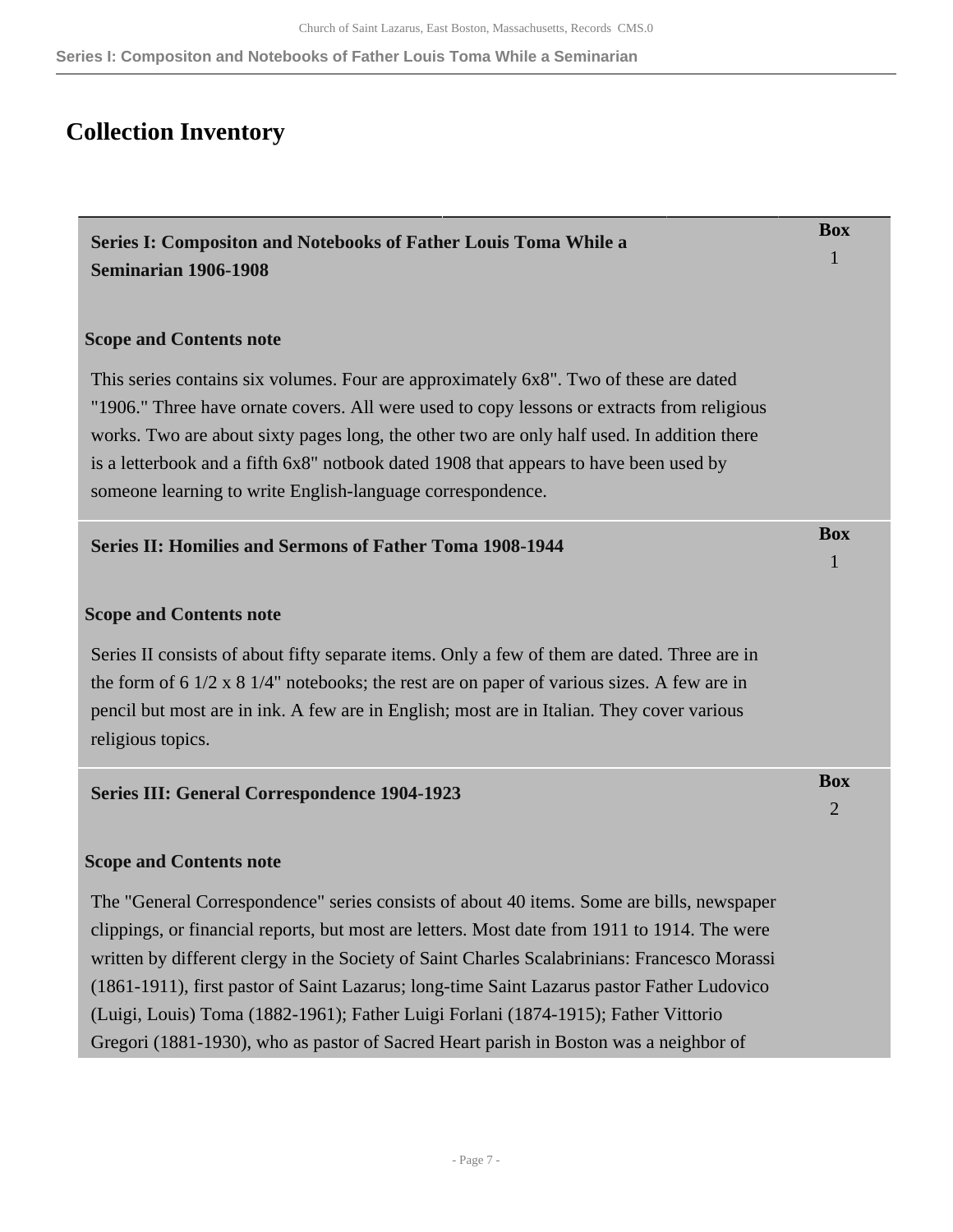Father Toma's; and Father Pio Parolin (1879-1970), who substituted for Father Toma at Saint Lazarus when Father Toma took a European vacation that was inadvertently extended by the onset of World War I. They were mostly written to the same person, Father Antonio Demo (1870-1936), long-time pastor of Our Lady of Pompei in Greenwich Village in New York City and provincial superior during the 1910s.

The letters are numbered 18-233, with many numbers in that sequence missing. It is not clear if someone gathered letters at Saint Lazarus and then removed over one hundred of them or if there was another collection from which these were removed to Saint Lazarus, then relocated to the CMS archives.

#### <span id="page-7-0"></span>**Series IV: Publications**

#### **Scope and Contents note**

Series IV contains publications as follows:

Saint Lazarus Diamond Jubilee history published in 1967 with extensive history and historical and contemporary photographs (2 copies).

Souvenir journal of the Church of the Sacred Heart in Boston, Massachuetts, published on the church's ninetieth annivesary in 1979 with parochial school photographs and greetings and advertisements from parish families and businesses.

*Da Leonardo a Marconi*, published in Italy in the 1930s and marketed to those in the Italian diaspora. Conisisting of 233 pages of text and photographs, it intended to document Italian achievement across various fields.

*The Story of St. Lazarus Church*, a pamphlet published in 1921.

<span id="page-7-1"></span>**Series V: Miscellaneous 1926-1962** 

**Scope and Contents note**

Series V comprises eight items:

**Box** 2

**Box**

 $\overline{2}$